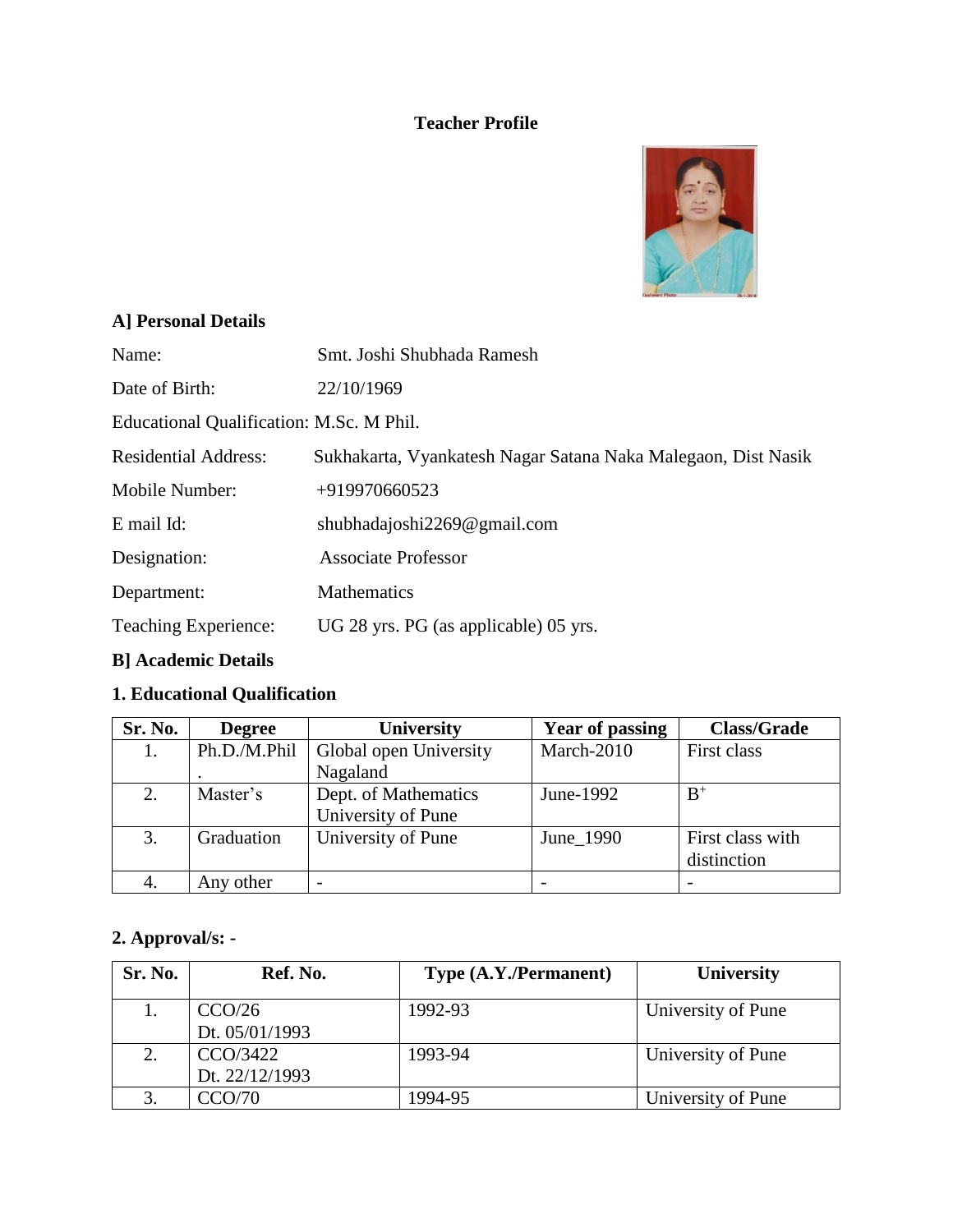|    | Dt. 16/06/1995 |                     |                    |
|----|----------------|---------------------|--------------------|
| 4. | CCO/1976       | 1995-96 and 1996-97 | University of Pune |
|    | Dt. 26/08/1997 |                     |                    |
| 5. | CCO/291        | 1997-98             | University of Pune |
|    | Dt. 29/01/1998 |                     |                    |
| 6. | CCO/2369       | 1998-99             | University of Pune |
|    | Dt. 18/11/1998 |                     |                    |
| 7. | CCO/67         | 15/06/1999 onwards  | University of Pune |
|    | Dt. 01/12/1997 |                     |                    |
| 8. | CCO/1771       | Permanent Approval  | University of Pune |
|    | Dt. 11/06/2014 |                     |                    |

# **3. Orientation/Refresher courses completed**

| Sr. No. | <b>Course</b> | <b>Duration</b> | <b>University /Academic Staff College</b> |  |
|---------|---------------|-----------------|-------------------------------------------|--|
|         | Orientation   | 28/12/1995 to   | A.S.C University of Pune                  |  |
|         |               | 24/01/1996      |                                           |  |
| 2.      | Refresher     | $15/11/1999$ to | A.S.C B.A.M.U. Aurangabad                 |  |
|         |               | 14/12/1999      |                                           |  |
| 3.      | Refresher     | 29/10/2003 to   | New Arts , Sci. Comm. college Ahmednagar  |  |
|         |               | 18/11/2003      |                                           |  |
| 4.      | Refresher     | 26/09/2014 to   | A.S.C.B.A.M.U. Aurangabad                 |  |
|         |               | 18/10/2014      |                                           |  |

## **4. Curricular and Extra-curricular activities**

| Sr. No. | <b>Committee</b>                              | <b>Chairman/Member</b>     |
|---------|-----------------------------------------------|----------------------------|
|         | Soft skill Development program                | Chairman from 2007 to till |
|         |                                               | date                       |
| 2.      | <b>Skill Development Courses</b>              | Co-ordinator               |
| 3.      | Admission committee                           | Chairman and member        |
| 4.      | Internal Assessment committee                 | Member                     |
| 5.      | <b>Tour Committee</b>                         | Member                     |
| 6.      | Competitive Exam Cell                         | Member                     |
| 7.      | <b>College Magazine Committee</b>             | Member                     |
| 8.      | Mahila Takrar Nivaran Samiti                  | Member                     |
| 9.      | <b>Bahishal Committee</b>                     | Member                     |
| 10.     | <b>Selection Committee</b>                    | Member                     |
| 11.     | <b>Exam Committee</b>                         | Member                     |
| 12.     | <b>Gathering Committee</b>                    | Chairman (Academic Year    |
|         |                                               | $2016-17$                  |
| 13.     | Karmveer Bhausaheb Hiray Smruti Vyakhyan Mala | Member                     |
|         | (Reception) Committee                         |                            |
| 14.     | M.G.V Youth Fest (Reception) Committee        | Member                     |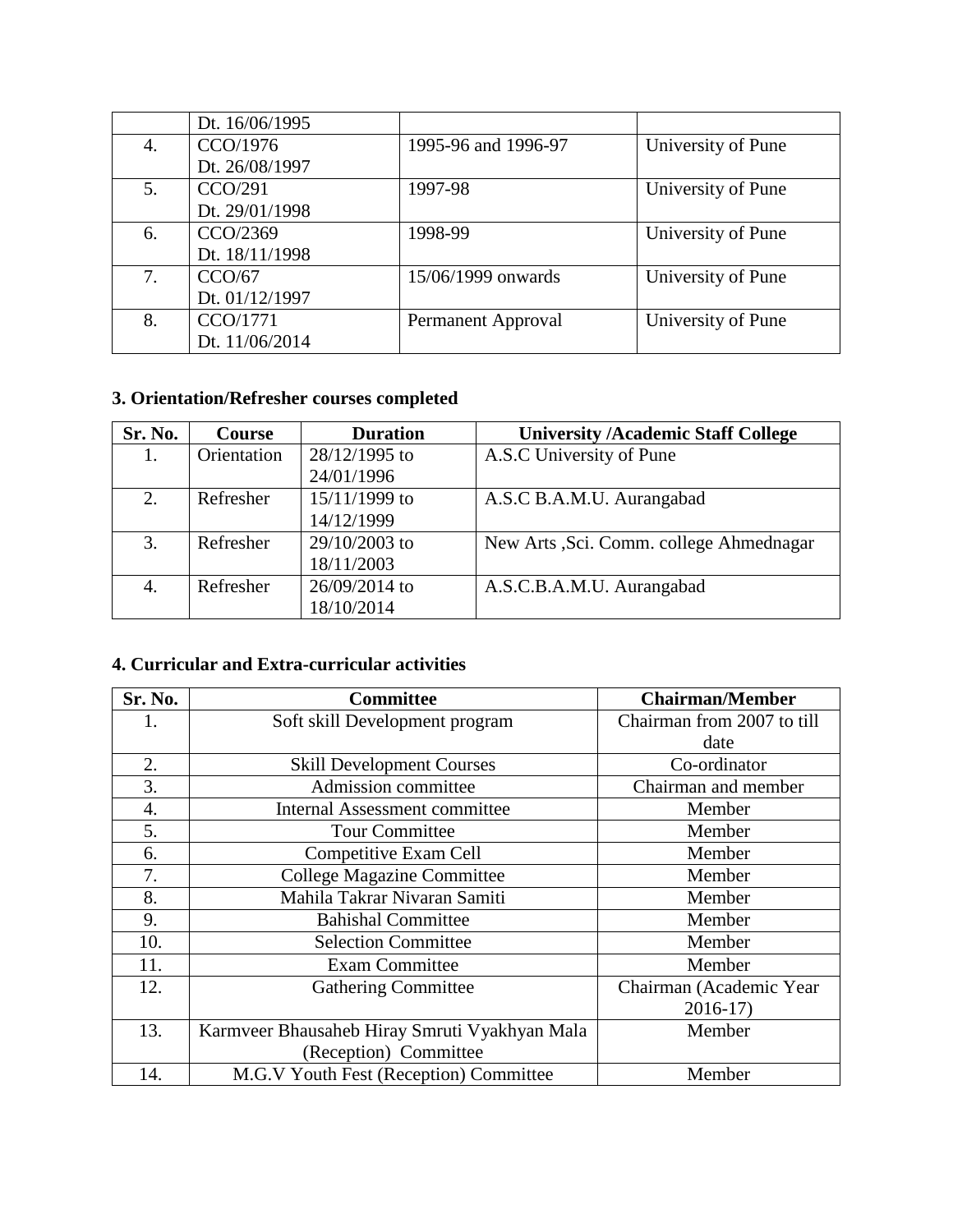| 15. | Co-ordinator Of One Day State Level Seminar On      | Chairman (Academic Year |
|-----|-----------------------------------------------------|-------------------------|
|     | Recent Application Of Math & Stats                  | $2017-18$               |
| 16. | <b>Internal Senior Supervisor</b>                   | Member                  |
| 17. | <b>External Senior Supervisor</b>                   | Member                  |
| 18. | External Examiner for S. Y. B. Sc. and T. Y. B. Sc. | Member                  |
|     | <b>Practical Exam</b>                               |                         |

## **C] Research Details**

## **a) Conferences/Seminars/Workshops Attended:**

## **Conferences**

| Sr. No. | <b>Organized by</b>           | <b>Sponsored by</b>                      | <b>Duration</b>                               |
|---------|-------------------------------|------------------------------------------|-----------------------------------------------|
| 1.      | L. V. H. Panchavati College,  | University of Pune and                   | 03 days                                       |
|         | <b>Nashik</b>                 | Collaboration with                       | $06^{\text{th}}$ to $8^{\text{th}}$ Feb 2012  |
|         |                               | Marthwada Mathematical                   |                                               |
|         |                               | Society, Aurangabad                      |                                               |
| 2.      | Department of Political       | <b>U.G.C.</b>                            | 02 days                                       |
|         | Science, J. A. T. Arts, Sci.  |                                          | $10th$ and $11th$ Dec                         |
|         | and Comm. College,            |                                          | 2012                                          |
|         | Malegaon                      |                                          |                                               |
| 3.      | Tuljiram Chaturchand          | U. G. C. and University of               | 03 days                                       |
|         | College, Baramati             | Pune                                     | $14^{th}$ to $16^{th}$ Feb 2013               |
| 4.      | S.P.H. Mahila                 | <b>BCUD</b> and University of            | 02 days                                       |
|         | Mahavidyalaya Malegaon        | Pune                                     | 23rd and 24 <sup>th</sup> Oct                 |
|         |                               |                                          | 2013                                          |
| 5.      | S.P.H. Mahila                 | <b>SPPU Pune and BCUD</b>                | 02 Days                                       |
|         | Mahavidyalaya Malegaon        |                                          | $12th$ and $13th$ Feb                         |
|         |                               |                                          | 2016                                          |
| 6.      | S.P.H. Mahila                 | <b>BCUD</b> and <b>SPPU</b> Pune         | 02 days                                       |
|         | Mahavidyalaya Malegaon        |                                          | $11th$ and $12th$ Feb                         |
|         |                               |                                          | 2017                                          |
| 7.      | Department of Mathematics,    | Dr. BAMU A'bad,                          | 03 days                                       |
|         | Dr. BAMU Aurangabad           | <b>International Mathematical</b>        | 09 <sup>th</sup> to 11 <sup>th</sup> Dec 2017 |
|         |                               | Union, DRDO, CEPTAM,                     |                                               |
|         |                               | National Board for Higher                |                                               |
|         |                               | Mathematics, INSERB,<br>CSIR India, INSA |                                               |
| 8.      | M.S.G. College Malegaon       | <b>SPPU</b> Pune and                     | 02 Days                                       |
|         |                               | collaboration with                       | $27th$ to $29th$ Dec                          |
|         |                               | Marathwada Mathematical                  | 2018                                          |
|         |                               | Society Aurangabad                       |                                               |
| 9.      | Politics Department, J. A. T. | <b>SPPU Pune</b>                         | 01 days                                       |
|         | Arts, Sci. and Comm.          |                                          | 15 <sup>th</sup> Feb 2020                     |
|         | College, Malegaon             |                                          |                                               |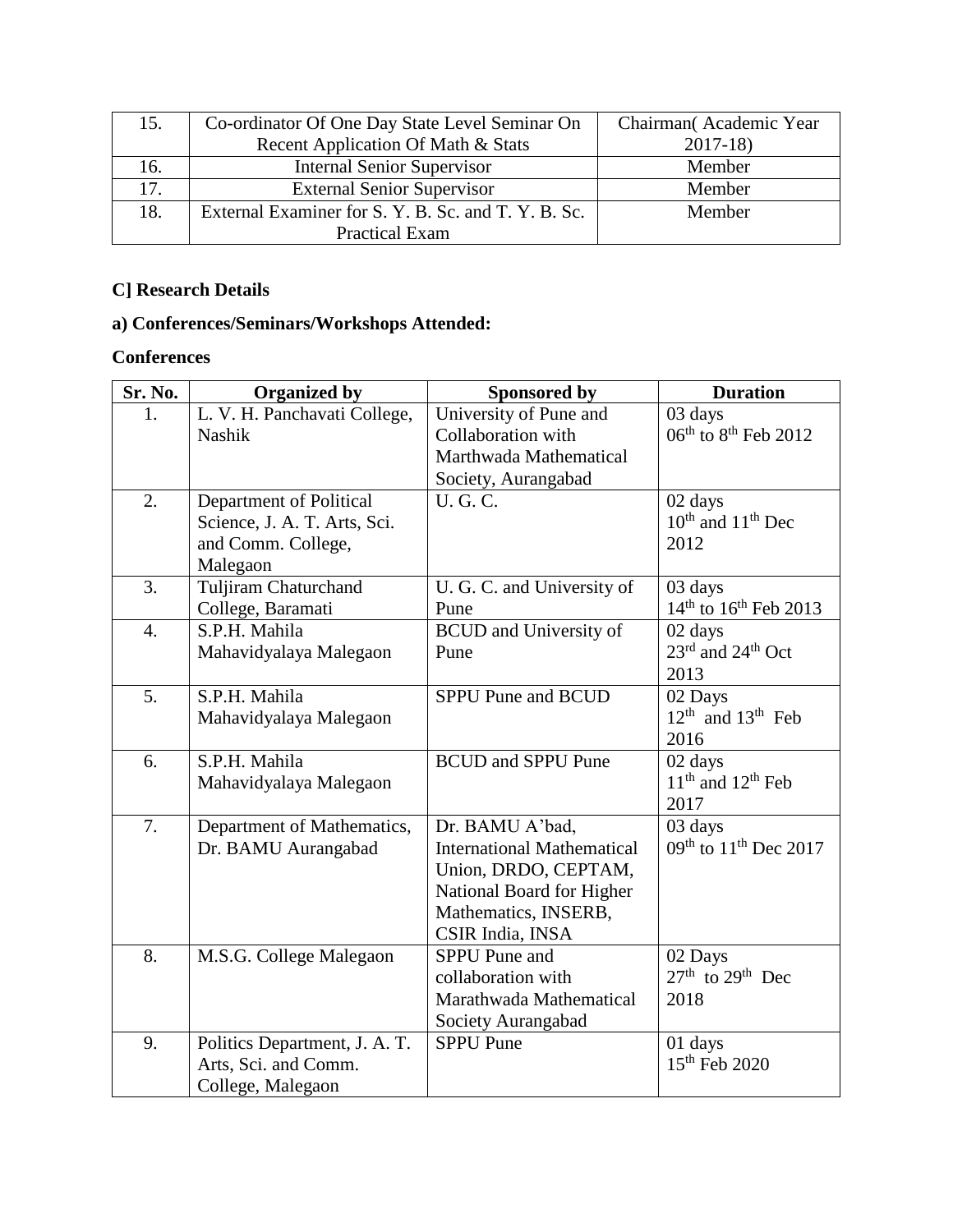### **Seminars**

| Sr. No. | <b>Organized by</b>                                                        | Sponsored by                                         | <b>Duration</b>                                      |
|---------|----------------------------------------------------------------------------|------------------------------------------------------|------------------------------------------------------|
| 1.      | Department of Botany, S. P. H.<br>Mahila Mahavidyalaya Malegaon<br>Camp    | <b>U.G.C.</b>                                        | 01 Days<br>28/01/2006                                |
| 2.      | L. V. H. Panchavati College,<br><b>Nashik</b>                              | University of Pune                                   | 02 Days<br>Dt. $09th$ and $10th$ Jan.<br>2009        |
| 3.      | Arts, Science and Commerce<br>College, Nandgaon                            | <b>BCUD</b>                                          | 02 Days<br>Dt. $15th$ and $16th$ Feb.<br>2010        |
| 4.      | Arts Sci. and commerce college<br>Nandgaon                                 | U.G.C. and BCUD                                      | 03 Days<br>Dt.20 <sup>th</sup> to $22nd$ Feb<br>2010 |
| 5.      | S.P.H. Mahila Mahavidyalaya<br>Malegaon                                    | Planning and<br>Development Pune<br>University, Pune | 02 days<br>$24th$ and $25th$ Jan $2011$              |
| 6.      | Department of Home Economics of<br>Shankarlal Khandelwal College,<br>Akola | <b>U.G.C.</b>                                        | $01$ day<br>13 <sup>th</sup> Oct 2011                |
| 7.      | Arts, Comm., Home Sci. and B. C.<br>A. College for Women, Deopur,<br>Dhule | <b>U.G.C.</b>                                        | 02 days<br>$10^{th}$ and $11^{th}$ Jan 2012          |
| 8.      | J.A.T Arts Sci and Comm college<br>Malegaon                                | U.G.C.                                               | 02 Days<br>$22nd$ and $23rd$ sept.<br>2014           |
| 9.      | S.P.H. Mahila Mahavidyalaya<br>Malegaon                                    | <b>BCUD</b> and <b>SPPU</b><br>Pune                  | 01 Day<br>$3rd$ Feb 2017                             |
| 10.     | Department of Mathematics, S.P.H.<br>Mahila Mahavidyalaya Malegaon         | <b>SPPU</b> Pune                                     | 01 Day<br>$3rd$ Feb 2018                             |

## **Workshops**

| Sr. No. | <b>Organized by</b>              | sponsored by       | <b>Duration</b>            |
|---------|----------------------------------|--------------------|----------------------------|
|         | Department of Mathematics,       | Department of      | 01 days                    |
|         | University of Pune               | Mathematics,       | Dt. 21st March. 1999       |
|         |                                  | University of Pune |                            |
| 2.      | Padmashri V. K. Patil College of | University of Pune | 01 Days                    |
|         | Arts, Science and Commerce,      |                    | Dt. 28/02/2003             |
|         | Pravaranagar                     |                    |                            |
| 3.      | N. Wadia College, Pune           | University of Pune | 02 days                    |
|         |                                  |                    | Dt. $24th$ and $25th$ July |
|         |                                  |                    | 2004                       |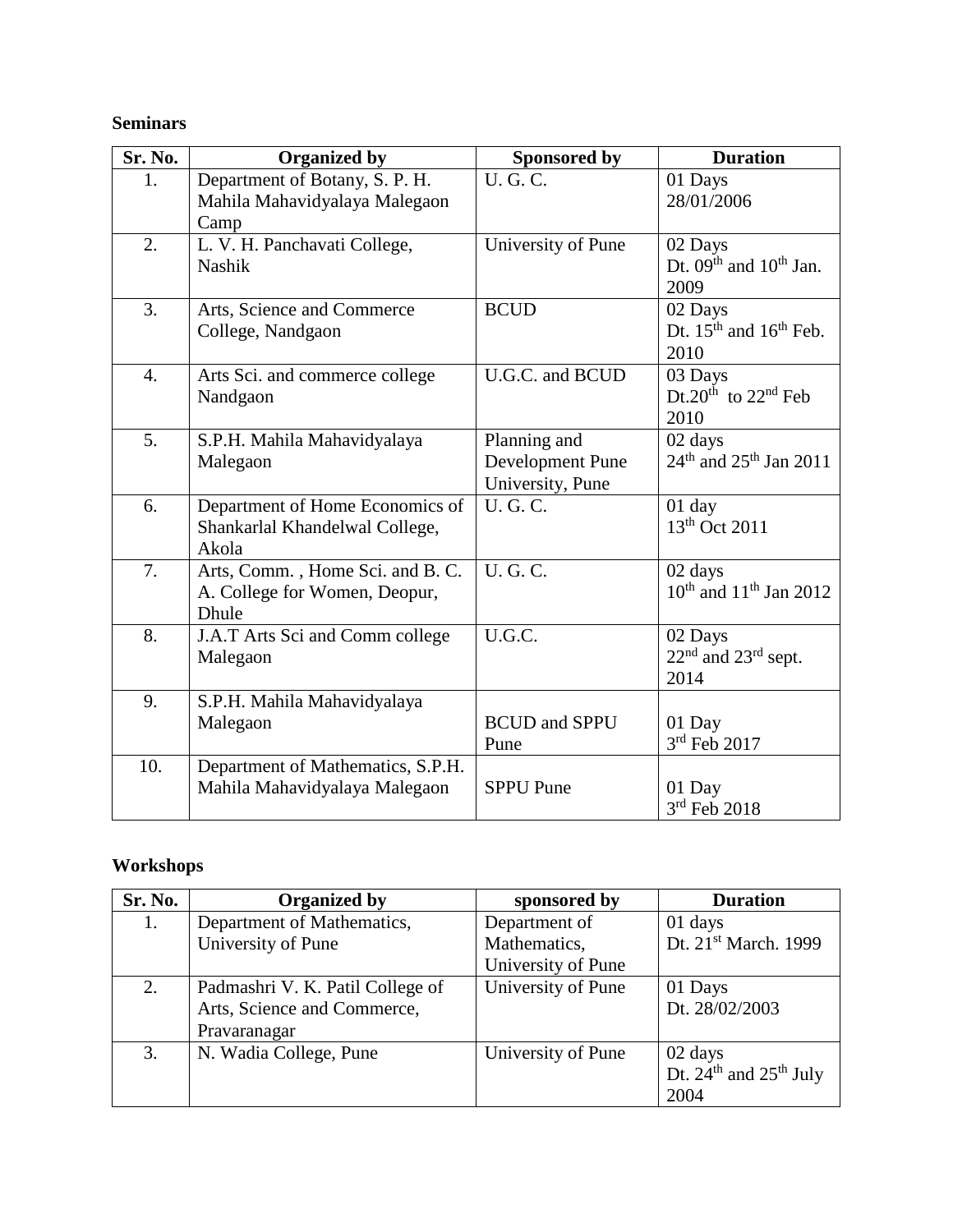| 4.  | Department of Mathematics, M. S.    | M. S. G. College        | Dt. $15th$ to $30th$ June                      |
|-----|-------------------------------------|-------------------------|------------------------------------------------|
|     | G. College Malegaon Camp            | Malegaon Camp           | 2005                                           |
| 5.  | University Nasik Sub-center Nasik   | University of Pune      | 10 days                                        |
|     |                                     | and Vishwamangal        | Dt. 24/06/2007 to                              |
|     |                                     | Education               | 03/07/2007                                     |
| 6.  | L. V. H. Panchavati College,        | University of Pune      | 03 days                                        |
|     | <b>Nashik</b>                       |                         | Dt. $27th$ to $29th$ Jan.                      |
|     |                                     |                         | 2011                                           |
| 7.  | M. S. G. College, Malegaon Camp     | University of Pune      | 01 days                                        |
|     |                                     |                         | Dt. 22 <sup>nd</sup> Feb. 2012                 |
| 8.  | L.V.H Panchavati college Nasik      | University of Pune      | 27to 29 Jan 2011                               |
| 9.  | <b>Student Welfare Committee of</b> | SPPU Pune, Board of     | 02 Days                                        |
|     | college Malegaon                    | <b>Students Welfare</b> | 29 <sup>th</sup> and 30 <sup>th</sup> Dec 2015 |
| 10. | M. S. G. College, Malegaon Camp     | <b>BOD, SPPU Pune</b>   | 01 days                                        |
|     |                                     |                         | 05 <sup>th</sup> March 2020                    |

## **b) Research Papers Presented/Published:**

## **Papers presented**

| Sr. No.          | <b>Title of the Paper</b>    | <b>Theme of</b>            | <b>Organizers</b> | <b>Duration</b>                         |
|------------------|------------------------------|----------------------------|-------------------|-----------------------------------------|
|                  |                              | <b>Conference</b>          |                   |                                         |
| 1.               | <b>Rich Sources of</b>       | Need of Assess the         | Department of     | $01$ day                                |
|                  | <b>Balanced Diet for</b>     | Nutritional status of      | Home Economics    | 13 <sup>th</sup> Oct 2011               |
|                  | Adolescent age group         | Adolescent girls for       | of Shankarlal     |                                         |
|                  | girls                        | futuristic tasks           | Khandelwal        |                                         |
|                  |                              |                            | College, Akola    |                                         |
|                  |                              |                            |                   |                                         |
| 2.               | Climate change and           | Biological and             | Sevedal Mahila    | 03 Days                                 |
|                  | its global impact on         | physical sciences          | Mahavidyalaya     | 3rd 4 <sup>th</sup> and 5 <sup>th</sup> |
|                  | Indian economy               |                            | Nagpur            | Nov 2012                                |
|                  |                              |                            |                   |                                         |
| 3.               | <b>Effects of Separation</b> | Human Values               | S. P. H. Mahila   | 02 Days                                 |
|                  | of Family on Human           |                            | Mahavidyalaya     | $12th$ and $13th$                       |
|                  | Values                       |                            | Malegaon camp     | Feb 2016                                |
| $\overline{4}$ . | Noise Pollution              | Role of                    | Department of     | 01 Day                                  |
|                  |                              | Environmental              | Chemistry, S. P.  | $3rd$ Feb 2017                          |
|                  |                              | Chemistry in our           | H. Mahila         |                                         |
|                  |                              | Life                       | Mahavidyalaya     |                                         |
|                  |                              |                            | Malegaon camp     |                                         |
| 5.               | Applications of              | <b>Recent Applications</b> | S. P. H. Mahila   | 01 Day                                  |
|                  | Mathematics and              | of Mathematics and         | Mahavidyalaya     | $3r d$ Feb2018                          |
|                  | Statistics in                | <b>Statistics</b>          | Malegaon camp     |                                         |
|                  | Forecasting                  |                            |                   |                                         |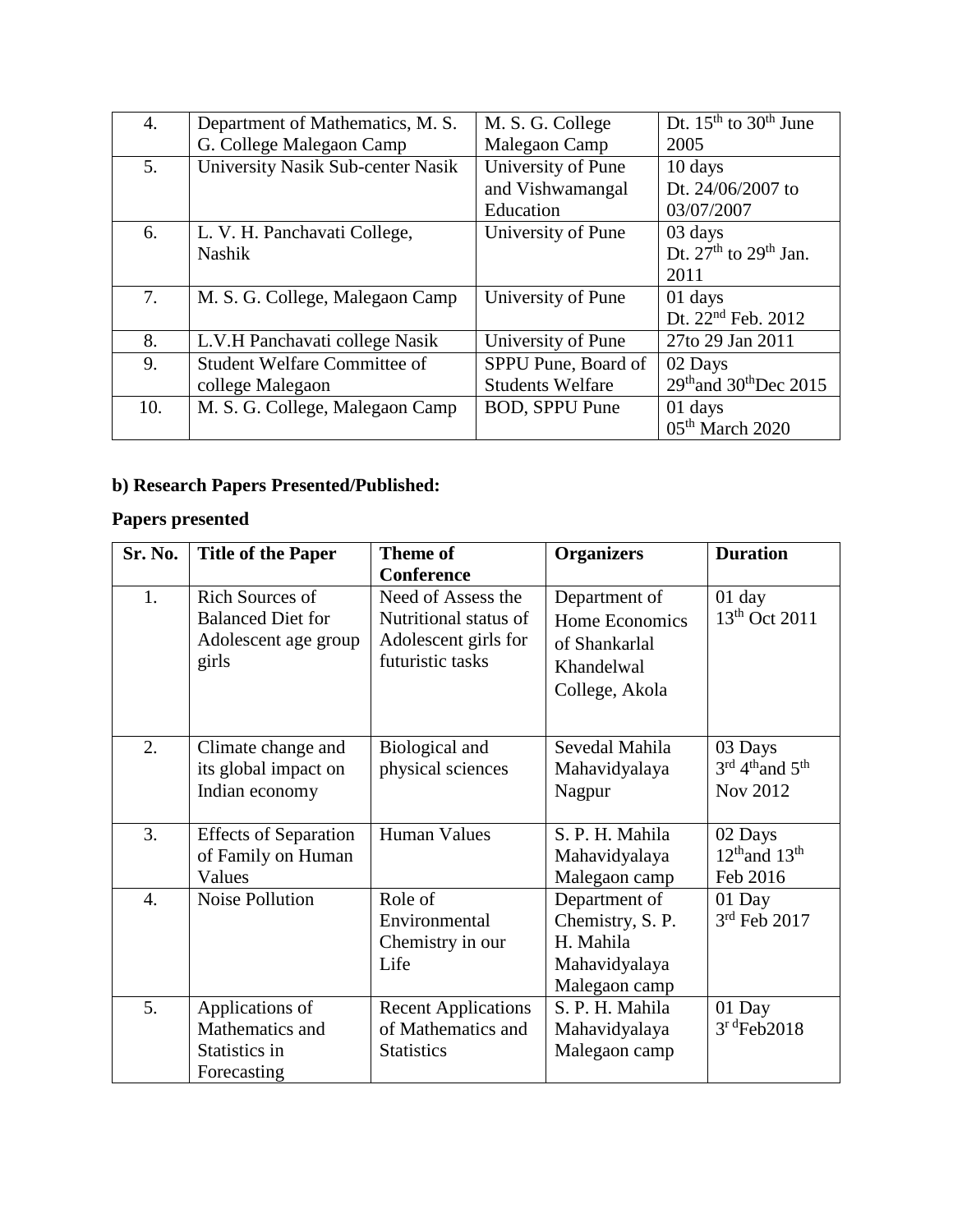|        | Contribution of | Gender Equality and J.A.T college |          | $01$ Day        |
|--------|-----------------|-----------------------------------|----------|-----------------|
| Female |                 | Women                             | Malegaon | $15th$ Feb 2020 |
|        | Mathematician   | Empowerment                       |          |                 |

### **Publications**

### **Research Papers**

| Sr. No. | Title of the                                                                         | Name of                   | Name of the                                                                             | <b>Volu</b>                       | <b>ISSN</b>                            | <b>Impact</b>                           |
|---------|--------------------------------------------------------------------------------------|---------------------------|-----------------------------------------------------------------------------------------|-----------------------------------|----------------------------------------|-----------------------------------------|
|         | paper                                                                                | the                       | <b>Journal</b>                                                                          | me-                               | No.                                    | <b>Factor</b>                           |
|         |                                                                                      | Author/s                  |                                                                                         | Year                              |                                        |                                         |
| 1.      | Rich Sources of<br><b>Balanced Diet for</b><br>Adolescent age<br>group girls         | Prof. Smt.<br>S. R. Joshi | Need of Assess the<br>Nutritional status<br>of Adolescent girls<br>for futuristic tasks | 2011                              | $---$                                  | $---$                                   |
| 2.      | <b>Climate Change</b><br>and its Impact on<br>Indian<br>Agriculture                  | Prof. Smt.<br>S. R. Joshi | Journal of<br>Biological and<br><b>Physical Sciences</b>                                | Vol. 2<br>(4)<br>2012             | 2319-<br>636X                          | ---                                     |
| 3.      | Women's<br>Empowerment<br>and Economic<br>Development                                | Prof. Smt.<br>S. R. Joshi | Empowerment of<br><b>Women for Nation</b><br><b>Building</b>                            | 2013-<br>14                       | 978-<br>$81 -$<br>92700<br>$5 - 2 - 6$ | $---$                                   |
| 4.      | Development<br>Approach to<br>Mathematical<br>Teaching in Rural<br>Schools           | Prof. Smt.<br>S. R. Joshi | Scholars World                                                                          | Vol. 2<br>2014                    | 2320-<br>3145                          | Global<br>Impact<br>$Factor =$<br>0.311 |
| 5.      | The Role of<br>Computers and<br>ICT In<br>Mathematics<br>Assessment and<br>Education | Prof. Smt.<br>S. R. Joshi | Scholars world                                                                          | $\overline{\text{Vol.3}}$<br>2015 | 2320-<br>3145                          | Global<br>Impact<br>$Factor =$<br>0.311 |
| 6.      | Effects of<br>Separation of<br>Family on Human<br>Values                             | Prof. Smt.<br>S. R. Joshi | Scholars world                                                                          | $2015 -$<br>16                    | 2320-<br>3145                          | Global<br>Impact<br>$Factor =$<br>0.311 |
| 7.      | Noise Pollution                                                                      | Prof. Smt.<br>S. R. Joshi | Role of<br>Environmental<br>Chemistry in our<br>Life                                    | 2017                              | 2348-<br>7143                          | 3.452                                   |
| 8.      | Applications of<br>Mathematics and<br>Statistics in<br>Forecasting                   | Prof. Smt.<br>S. R. Joshi | Souvenir                                                                                | 2018                              |                                        |                                         |